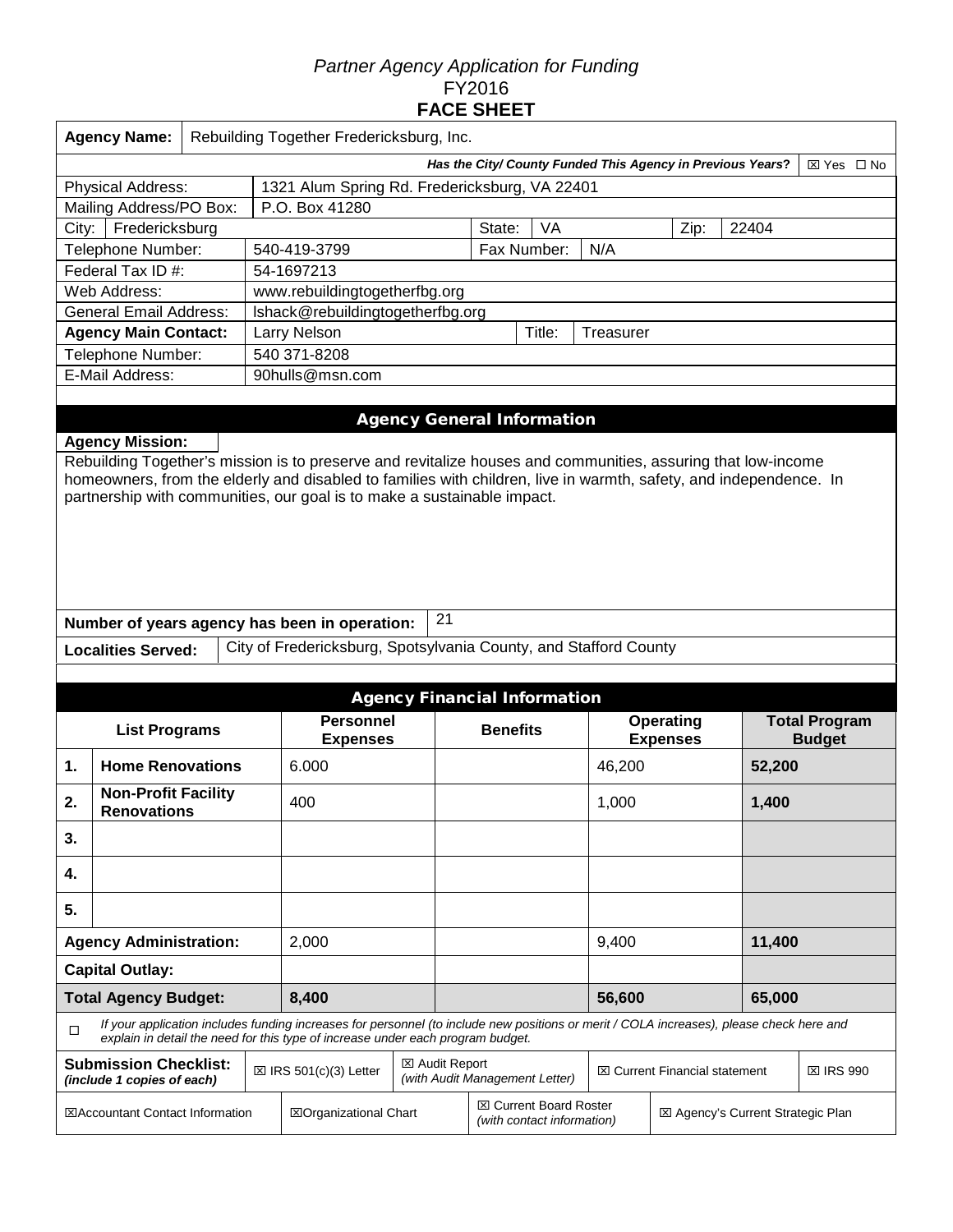## *Partner Agency Funding Application FY 2016 BUDGET EXPLANATIONS*

**Rebuilding Together Fredericksburg**

### **Agency Administrative Expenses:**

**In the box below, provide an overview of the administrative costs detailed on the face sheet for the agency as a whole. Please provide justification for and specific amounts of administrative costs that are defrayed by locality funds. If your agency is requesting an increase or decrease in administrative funding, please describe, in detail, the reasons for these changes. (The description should not exceed 15 lines of text.)**

**We have not requested an increase in administrative expenses.**

#### **Capital Outlay:**

**In the box below, provide an overview of the capital expenses detailed on the face sheet for the agency as a whole. Please provide justification for and specific amounts of capital costs that are defrayed by locality funds. (The description should not exceed 10 lines of text.)**

**No capital outlays are projected. Rebuilding Together – Fredericksburg has been able keep operating expenses at a minimum by avoiding capital outlay expenses. We have only one part-time employee, the Executive Director, who works from his home. All other workers are volunteers. We use donated facilities for all of our business activities. We are very thankful to Long and Foster (Fredericksburg Office for providing us a meeting place and to Steve Spratt Improvements for providing a location for our supply storage. We avoid capital outlays so that we can keep our operating expenses to a minimum and thereby maximize the amount we spend on our core mission of refurbishing homes for those who cannot afford to do it themselves and for refurbishing of non-profit facilities.**

#### **Personnel Expenses (General):**

**In the box below, provide an overview of any increases or decreases in general personnel expenses for the agency. This would include any planned or projected merit or COLA increases, or new positions being requested. Also include a description of any changes to agency benefits structure or cost. (The description should not exceed 10 lines of text.)**

**N/A Our personnel costs are projected to be the same as previous years.**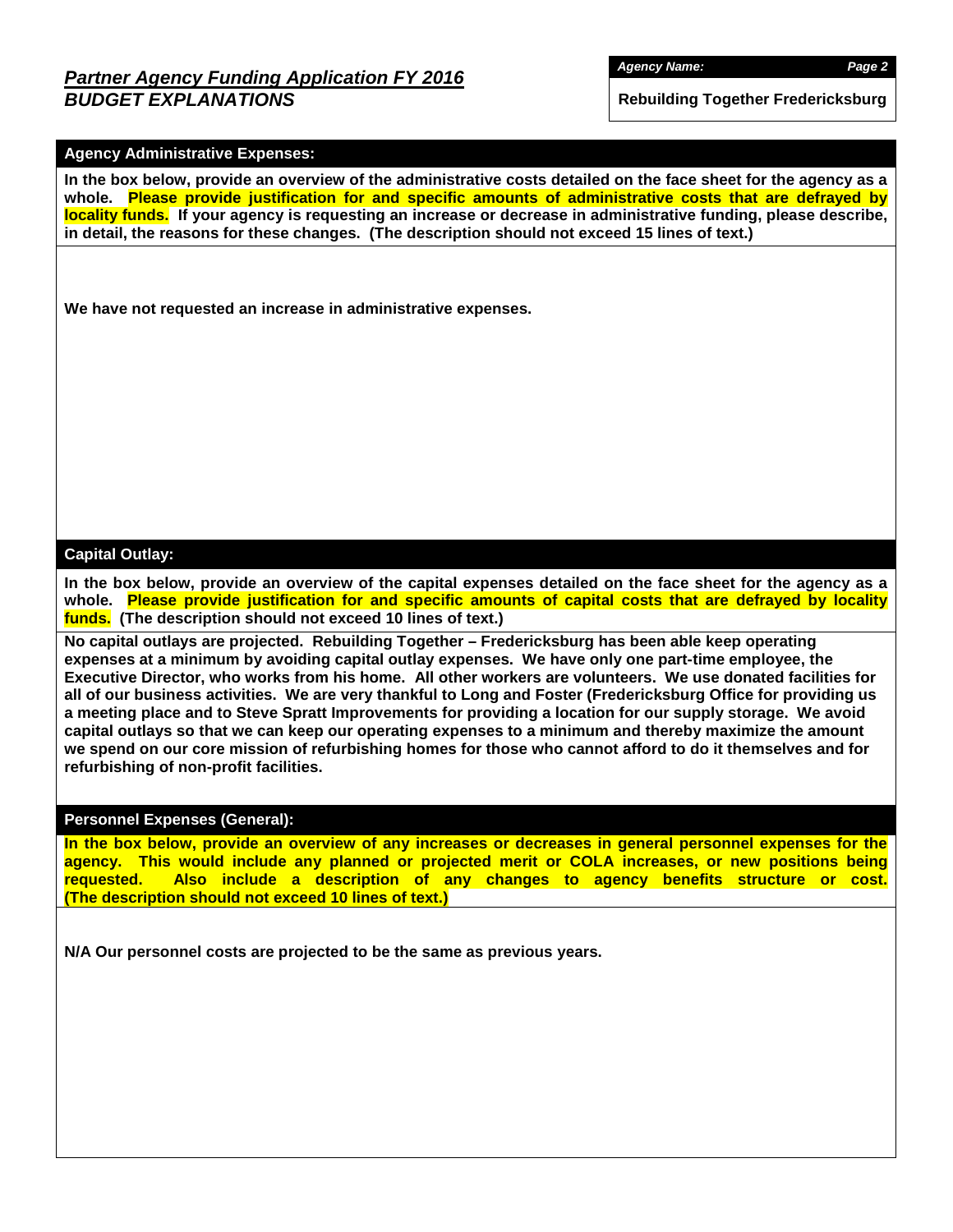# *Partner Agency Funding Application FY 2016 BUDGET EXPLANATIONS*

*Agency Name: Page 3*

**Rebuilding Together Fredericksburg**

| <b>Budget Information</b>                                                                                                                                                                                      |                                                             |       |       |  |  |  |  |  |  |
|----------------------------------------------------------------------------------------------------------------------------------------------------------------------------------------------------------------|-------------------------------------------------------------|-------|-------|--|--|--|--|--|--|
| Please complete the following chart with the financial information for the agency as a whole. In each area include the<br>budget specifically allocated to your agency from each locality/entity listed below. |                                                             |       |       |  |  |  |  |  |  |
|                                                                                                                                                                                                                | FY2014 Actual<br>FY2015 Budgeted<br><b>FY2016 Projected</b> |       |       |  |  |  |  |  |  |
| Caroline                                                                                                                                                                                                       |                                                             |       |       |  |  |  |  |  |  |
| Fredericksburg                                                                                                                                                                                                 | 5000                                                        | 5000  | 6000  |  |  |  |  |  |  |
| <b>King George</b>                                                                                                                                                                                             |                                                             |       |       |  |  |  |  |  |  |
| Spotsylvania                                                                                                                                                                                                   | 7500                                                        | 7500  | 8500  |  |  |  |  |  |  |
| <b>Stafford</b>                                                                                                                                                                                                | 3490                                                        | 3490  | 6000  |  |  |  |  |  |  |
| <b>United Way</b>                                                                                                                                                                                              |                                                             |       |       |  |  |  |  |  |  |
| <b>Grants</b>                                                                                                                                                                                                  | 2400                                                        | 10000 | 15000 |  |  |  |  |  |  |
| <b>Client Fees</b>                                                                                                                                                                                             |                                                             |       |       |  |  |  |  |  |  |
| <b>Fundraising</b>                                                                                                                                                                                             | 23116                                                       | 33200 | 30000 |  |  |  |  |  |  |
| <b>Other</b> (explain below)                                                                                                                                                                                   |                                                             |       |       |  |  |  |  |  |  |
| <b>Total Agency Budget</b><br>for PD16                                                                                                                                                                         | 41506                                                       | 59190 | 65000 |  |  |  |  |  |  |
|                                                                                                                                                                                                                |                                                             |       |       |  |  |  |  |  |  |

Detail below what is included in the category 'Other':

N/A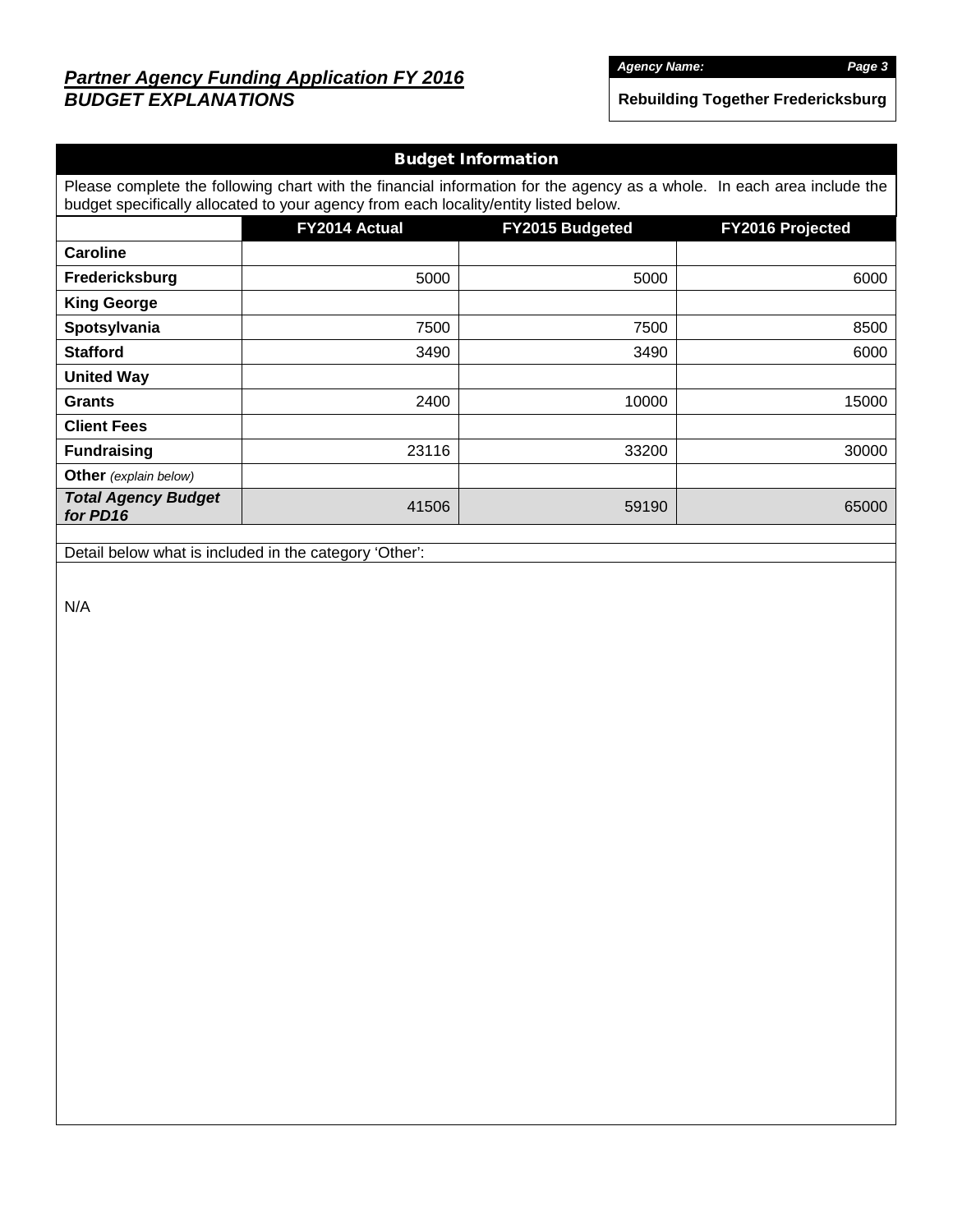# *Partner Agency Funding Application FY 2016 BUDGET EXPLANATIONS*

**Rebuilding Together Fredericksburg**

Please detail below any legislative initiatives or issues that may impact the agency for the upcoming year and how you are planning for them. This could include new legislation that may increase or decrease projected funding at any level (Federal/State/Local), or could affect grants or designated funds as they are currently received. If you are aware of "outside" funding sources that will expire or be reduced on a set cycle or date, please note those below and how you are planning for them.

N/A

Please detail below any identified agency needs or areas of concern that are currently not being addressed in your funding request. This could include training or technical assistance for specific areas, administrative support for a program or service, evaluation of current programs, or consultation for strategic planning, board support, or fundraising.

N/A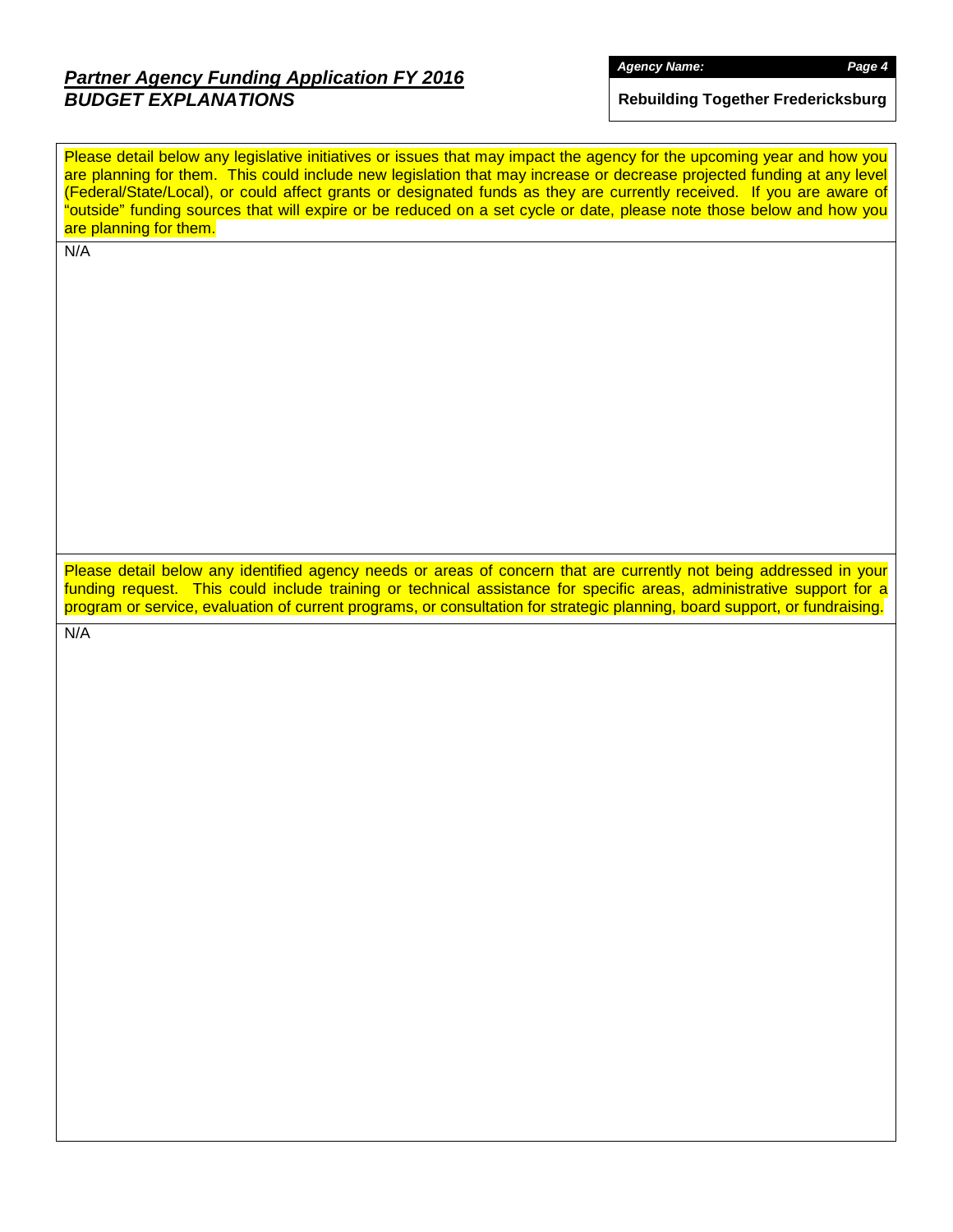*Agency Name: Page 5*

**Rebuilding Together Fredericksburg**

**Please use the area below to provide any locality specific notes or statements that may be relevant to your application.**

### City of Fredericksburg:

We completed 18 home repair projects in Fredericksburg during FY 2015. Expenditures for these projects including donated materials were \$16,202. The estimated value of the completed work was \$61,567. One project replaced a dangerous crumbling rear porch and railing for a retired man in Mayfield. A steel pipe handrail on Charles St. enabled a disabled elderly gentleman to more safely enter his home. In a house that Habitat built years ago, we replaced the kitchen cabinets, fixed several electric outlets, replaced several busted doors, replaced flooring in the kitchen and living room, repaired holes in the drywall, painted bedrooms, and replaced smoke alarms for a disabled widow whose husband died in 2011. One of the biggest projects was for a widow with Alzheimer's that included repairs to the roof and soffit replace gutters, connect kitchen sink to plumbing, and miscellaneous electrical problems.

#### Caroline County:

#### N/A

Our service area is Spotsylvania, Stafford, and Fredericksburg. Due to budget and staffing limits, Caroline County is not served.

#### King George County:

N/A

Our service area is Spotsylvania, Stafford, and Fredericksburg. Due to Budget and staffing limits, King George County is not served.

#### Spotsylvania County:

We completed 12 home repair projects in Spotsylvania during FY 2014. Expenditures for these projects including donated materials were \$25,093. The estimated value of the completed work was \$73,372. Included: Exterior repairs to the home of a client who would have lost her mortgage because of insurance cancellation due to fire hazard. Cedar siding was removed and replaced with vinyl siding. The house received a new bath and was also cleaned and painted inside. Major interior and exterior repairs were also made to eight homes with severe weatherization, electrical and plumbing issues. Another client received a new roof with donated material and labor from a local contractor. Minor repairs were also made to the homes of several elderly individuals living on fixed income. These included roof and plumbing leaks as well as well pump replacements/repairs.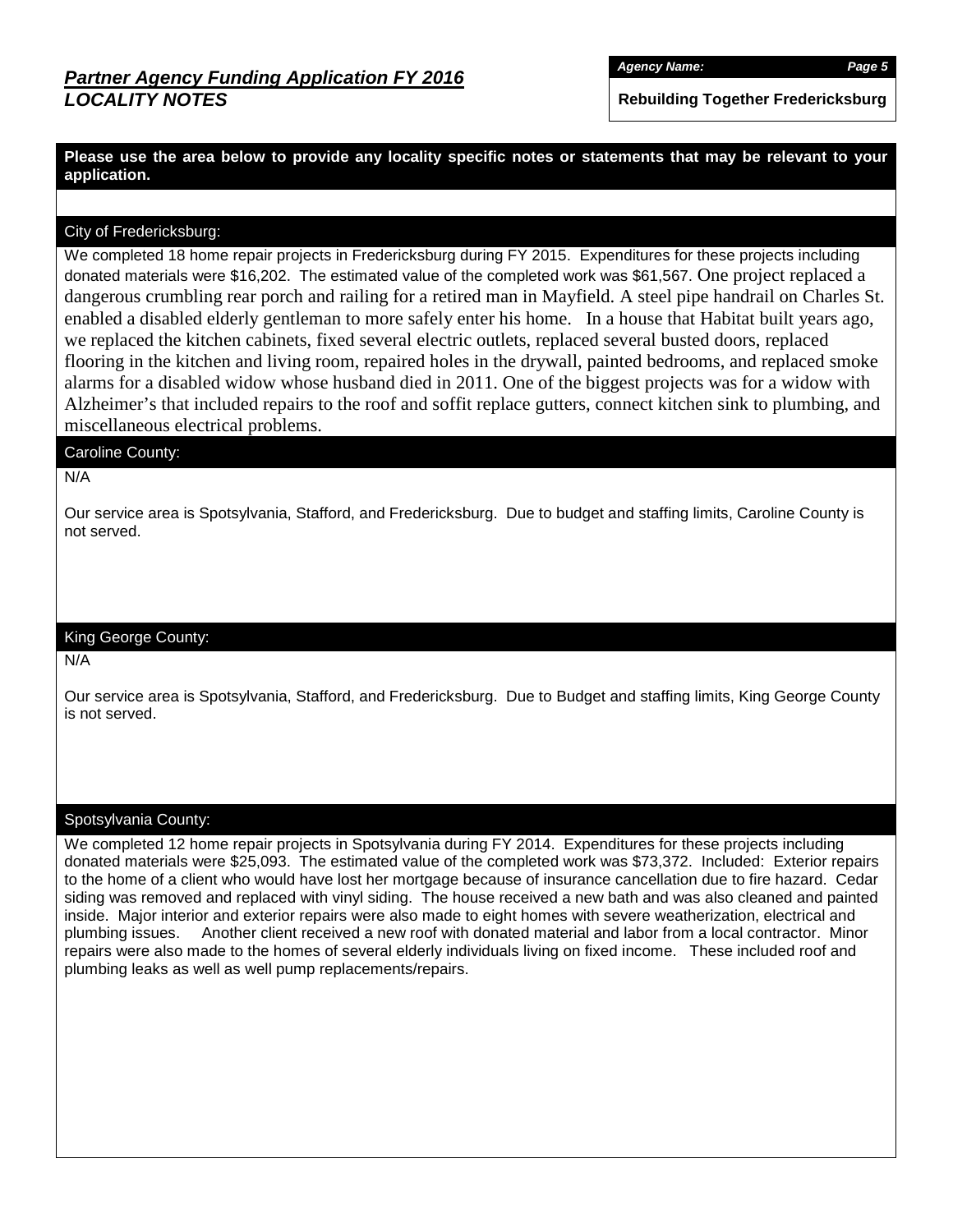### Stafford County:

We completed 12 home repair projects in Stafford during FY 2014. Expenditures for these projects including donated materials were \$12, 678. The estimated value of the completed work was \$51,980. These projects included major revisions on a double wide mobile home of a Korean War Veteran where the floor of the master bedroom had sunk more than 5 inches and would have totally separated from the home if not repaired. Home upgrades were also provided to 19 year old paraplegic recently injured in an auto accident. These upgrades included a handicap ramp, major bathroom upgrades, installing wider doors, and painting which made the home wheelchair accessible and greatly improved the living conditions for this young lady. Major upgrades were made to the home of a man disabled by multiple disabilities to include Turret's Syndrome. These revisions permit him to continue to live independently. Also performed weatherization and maintenance functions for 9 families which included plumbing, painting, HVAC repairs, electrical work, door and window replacement, etc. to improve the living conditions for these families.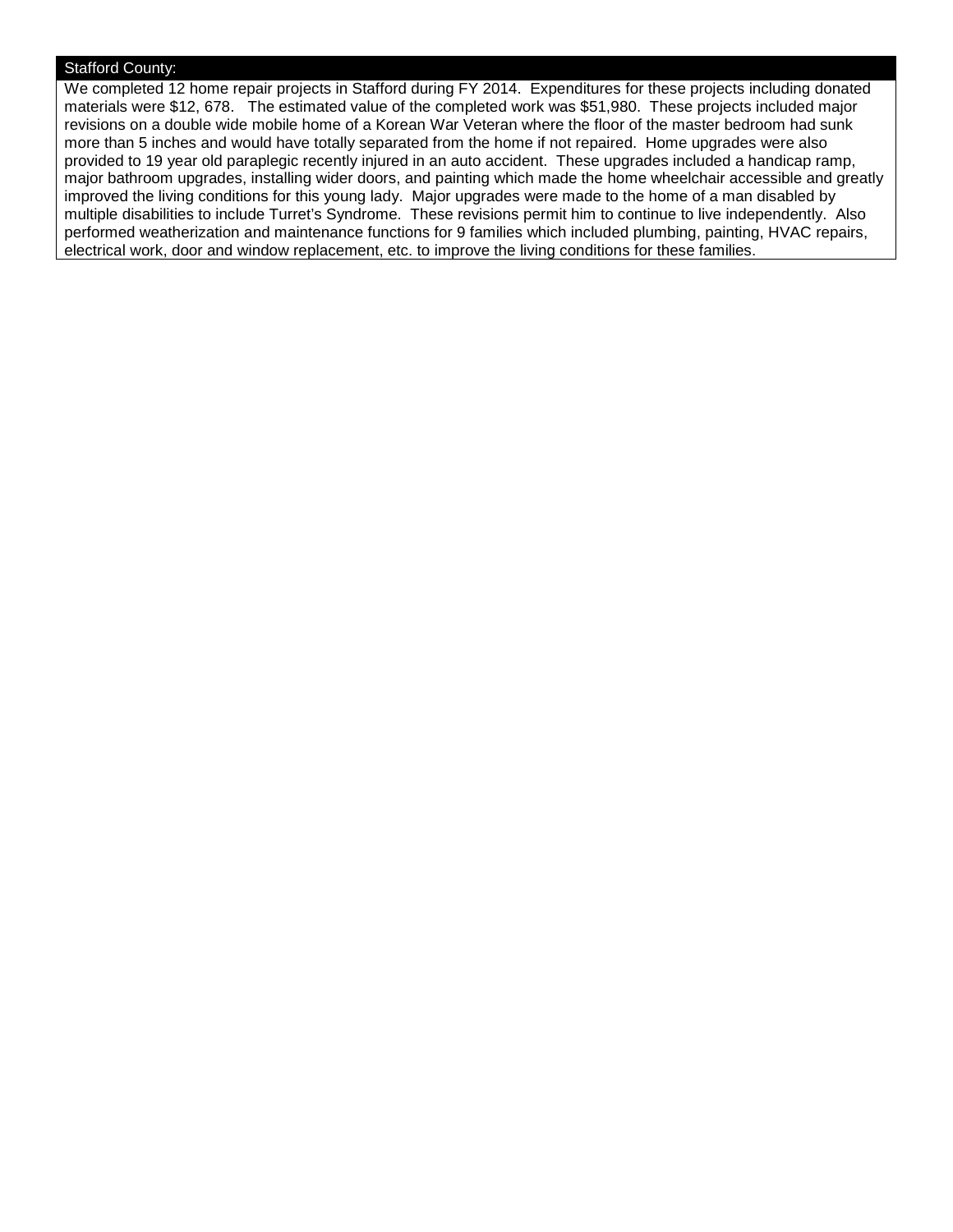*Partner Agency Funding Application FY2016 PROGRAM INFORMATION*

*Program Name: Page 6*

**Rebuilding Together** 

**Fredericksburg**

Each agency submitting a funding request must fill out the following pages for each program serving citizens within the region and for which funding is requested. Any incomplete applications or programs that do not have a full application will not be considered for funding. PLEASE do not include any unrequested information. Each locality reserves the right to request additional information once the application has been submitted.

|                         | .                                          |        |                        |            |
|-------------------------|--------------------------------------------|--------|------------------------|------------|
| <b>Program Name:</b>    | Rebuilding Together – Fredericksburg, Inc. |        | Is this a new program? | □ Yes ⊠ No |
| <b>Program Contact:</b> | Larrv Nelson                               | Title: | Treasurer              |            |
| Telephone Number:       | 540 371-8208                               |        |                        |            |
| E-Mail Address:         | 90hulls@msn.com                            |        |                        |            |
|                         |                                            |        |                        |            |

**1. Program Purpose/Description:** *(the following description should not exceed 10 lines of text)*

We are the local affiliate of the National Rebuilding Together Organization which supports low-income home and nonprofit renovations throughout the United States. Our purpose is to provide at no charge critically needed home repair and rehabilitation services to qualifying low income and disabled homeowners who are unable to do these repairs themselves. We provide renovations for basic housing needs. Our process includes accepting nominations for home repair projects, determining who needs our services the most, supplying the materials needed for the project and assigning the work to volunteer groups from local churches, civic groups, businesses and private individuals. Renovations are done at a rate of 35 to 50 homes per year. Types of work we do include carpentry, roofing, painting, flooring, plumbing, heating and air-conditioning, drywall, and most any type of home repair. Most of our major projects are scheduled on the national workday which is the last Saturday in April. We also do smaller projects throughout the year on an as needed basis.

**2. Justification of Need:** *(Please state clearly why this service should be provided to the citizens of the region and why the localities should consider this funding request. If this is a new program, be sure to include the benefit to the region for funding a new request. The following should not exceed 10 lines of text, and should include the most recent data available.)*

There are numerous low-income and disabled families in Stafford County that need our services. Many of these needy families are living in unsafe and unhealthy environments and cannot afford to make critically needed repairs on their own. We represent one of the few alternatives available for needy families to improve their living conditions. We do not charge for our services and are a funding multiplier in that we provide at least four dollars worth of home renovations for each dollar donated to our organization. We also enable other 501 (c) 3 non-profits to avoid paying for costly repairs. In addition we provide a cost avoidance for the Social Services Department by funding projects that may well have required funding from the Social Services Department. As a result of donated labor, and discounted or donated supplies, our cost is approximately 25% or less of what it would cost if Social Services were to contract this work out.

**3. Program Collaboration:** *(The following should describe, in detail, examples of collaborative efforts and key partnerships between your program and other programs or agencies in the area, and should not exceed 10 lines of text.)*

We collaborate with Social Services Departments at Spotsylvania and Stafford and the Community Planning Department at Fredericksburg to assist with home repair needs that are identified. We are also members of the Rappahannock Home Repair Coalition which includes Central Virginia Housing Coalition, Habitat for Humanity, Rebuilding Together, Rappahannock Area Agency on Aging, and the Disability Resource Center. These collaborative efforts enable the sharing of information to ensure that all members are aware of the home repair needs of the community and to share capabilities to ensure that as many home repair needs are accomplished with the limited resources that are available. This permits home repair applications that cannot be accomplished by one the member organizations to be considered by and accomplished by other members.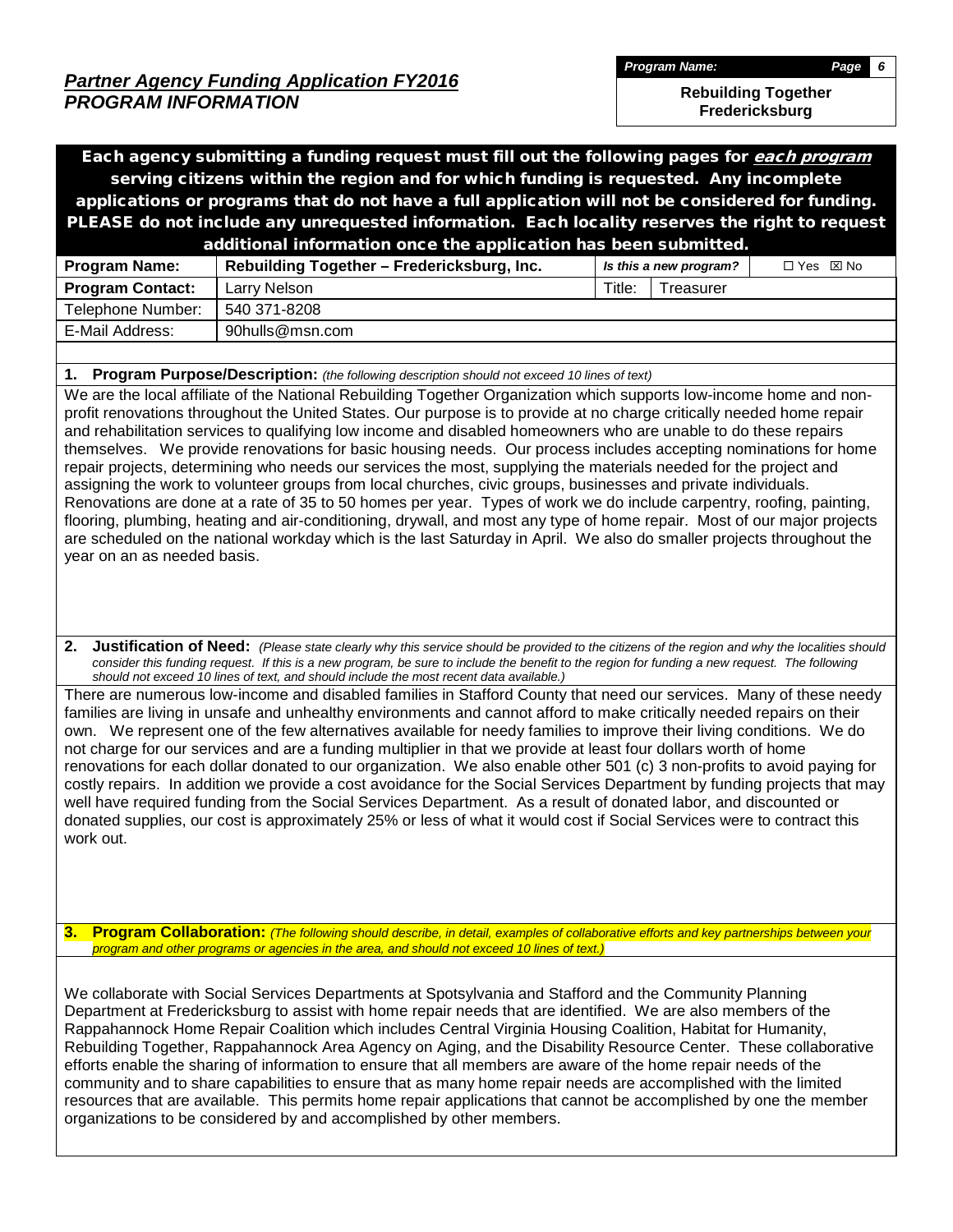## *Partner Agency Funding Application FY 2016 PROGRAM INFORMATION*

*Program Name: Page 7*

**Rebuilding Together Fredericksburg**

**4. Program Audience and Service Delivery:** *(The following should describe the program's intended audience or client base and how those clients are served. This should include the location of the service and what geographic areas are served or targeted for service. If your program has specific entry or application criteria, please describe it below. Please do not exceed 10 lines of text.)*

Our service area includes Spotsylvania County, Stafford County and the City of Fredericksburg. We serve lowincome homeowners who are elderly, disabled, veterans or families with children. We also serve other 501 (c) 3 non-profits with the renovation of their facilities. The majority of our recipient's sole source of income is Social Security or a disability check, many with incomes of less than \$10,000 annually. These families cannot afford costly home repairs such as a new roof or new windows that are needed for a safe, secure, and comfortable environment for this increasing segment of our economy.

**5. Client Fees:** *(Please describe the fees clients must pay for the services provided in this program, and how those fees are determined.)*

There are no fees charged to the needy families that meet the qualifications for our services.

**6. Budget Information:** *(Please complete the following chart with the financial information for this program. In each area include the dollars specifically allocated/requested for this program.)*

|                                         | FY2014 Actual | FY2015 Budgeted | <b>FY2016 Projected</b> |
|-----------------------------------------|---------------|-----------------|-------------------------|
| Caroline                                |               |                 |                         |
| Fredericksburg                          | 5000          | 5000            | 6000                    |
| <b>King George</b>                      |               |                 |                         |
| Spotsylvania                            | 7500          | 7500            | 8500                    |
| <b>Stafford</b>                         | 3490          | 3490            | 6000                    |
| <b>United Way</b>                       |               |                 |                         |
| <b>Grants</b>                           | 2400          | 10000           | 10000                   |
| <b>Client Fees</b>                      |               |                 |                         |
| <b>Fundraising</b>                      | 23117         | 33200           | 30000                   |
| Other                                   |               |                 |                         |
| <b>Total Program Budget</b><br>for PD16 | 41507         | 55190           | 65000                   |

**Please indicate, in detail, reasons for increases or decreases in the amounts requested for FY2016. Include whether these changes come from increases in personnel, benefits, or operating expenses. If an increase is being requested, please describe the impact not receiving an increase would have on the program. In particular, please describe in detail if any increase is sought for new positions or personnel.**

The FY2016 request is the same as the FY2015 request. Total revenues for FY2014 and FY2013 have been down more than 20% as compared to the average income for the four previous years (FY2009 – 2012) . If funding is to remain at the FY2014 level, home repair work will have to be cut back dramatically and several less families will receive our services. These families will be forced to continue living in unsafe and unhealthy conditions such as leaky roofs, unsafe electrical problems, no heat and/or air conditioning and poor weather proofing conditions.

Rebuilding Together will also redouble efforts to improve our private sector fund raising to ensure that we can help as many low income families as possible.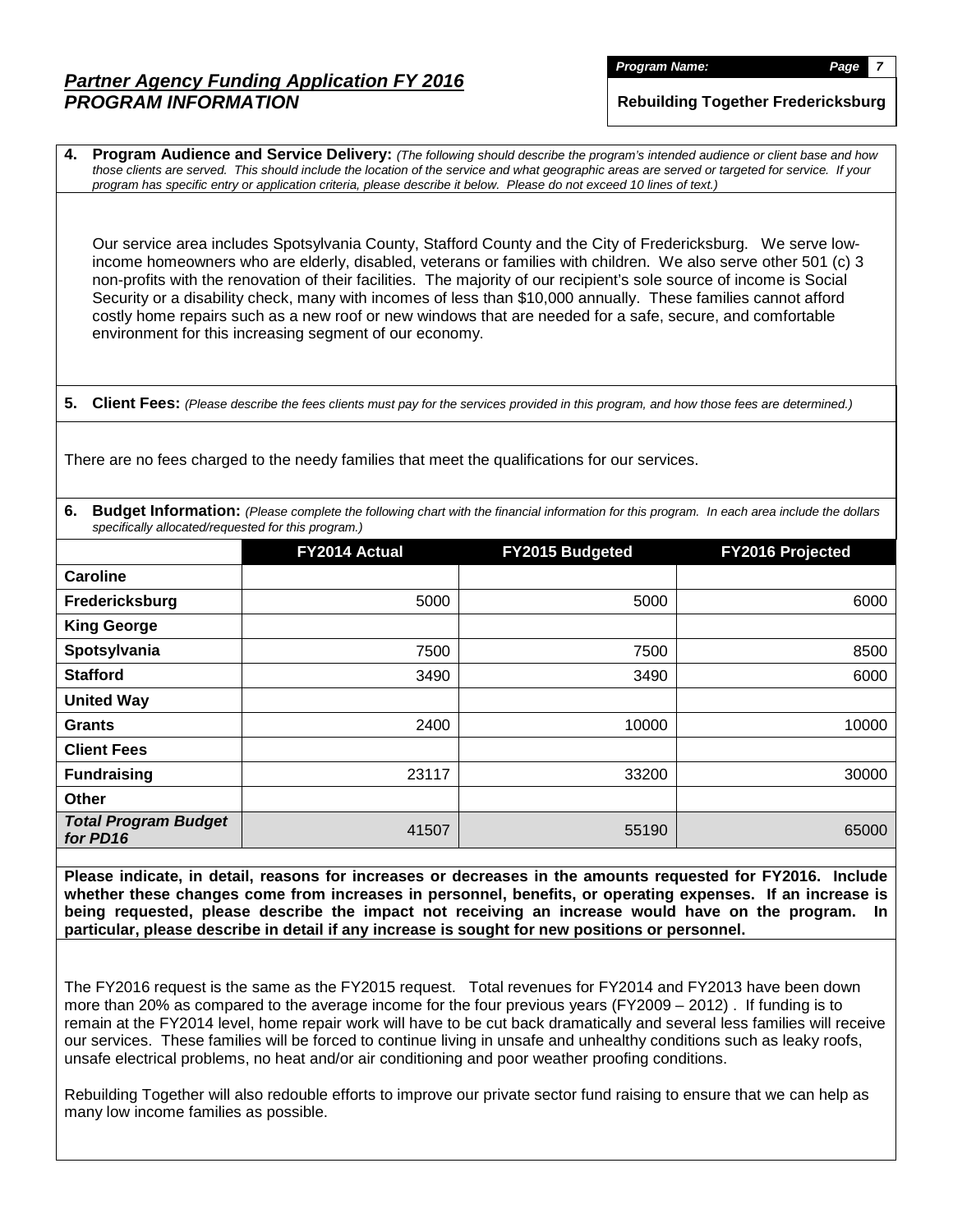## *Partner Agency Funding Application FY 2016 PROGRAM INFORMATION*

*Program Name: Page 8*

**Rebuilding Together Fredericksburg**

**7. Goals, Objectives, & Evaluation:** *(Please provide the following information regarding the goals and objectives for your program.*  Space has been provided for two goals, with two objectives per goal. If your agency is funded by the United Way, please include a copy of your *Logic Model for this program as a supplemental attachment. Individual descriptions should not exceed 5 lines of text.)*

### **Program Goal 1:**

To continue renovating and repairing homes of low income elderly, disabled, and families with children residing within Stafford and Spotsylvania counties and the City of Fredericksburg. The goal is between 35 and 50 residential home projects per year.

|                | Objectives:                                                                                                                                                                                                                                                                                                                                        |
|----------------|----------------------------------------------------------------------------------------------------------------------------------------------------------------------------------------------------------------------------------------------------------------------------------------------------------------------------------------------------|
| 1a.            | To assure that agencies and personnel responsible for assisting in providing the physical safety and well-<br>being of the above-described residents are cognizant of the local Rebuilding Together organization and<br>how to solicit help for clients. Personal visits and/or phone calls and brochures will be used to<br>accomplish this goal. |
| 1 <sub>b</sub> | To obtain funding through business, civic and religious organizations, individual donors and local<br>governments. To actively solicit both volunteer labor and skilled labor as needed to complete between<br>35 and 50 houses annually.                                                                                                          |
|                | <b>Program Goal 2:</b>                                                                                                                                                                                                                                                                                                                             |
|                | To provide for the renovation and repair of 501 (c) 3 non-profit facilities. The goal is 1 to 2 non-profit<br>facilities annually.                                                                                                                                                                                                                 |
|                | <b>Objectives:</b>                                                                                                                                                                                                                                                                                                                                 |
| 2a.            | To assure that non-profit organizations are aware of the local Rebuilding Together organization and its<br>goals by providing brochures and personally visiting or calling such organizations.                                                                                                                                                     |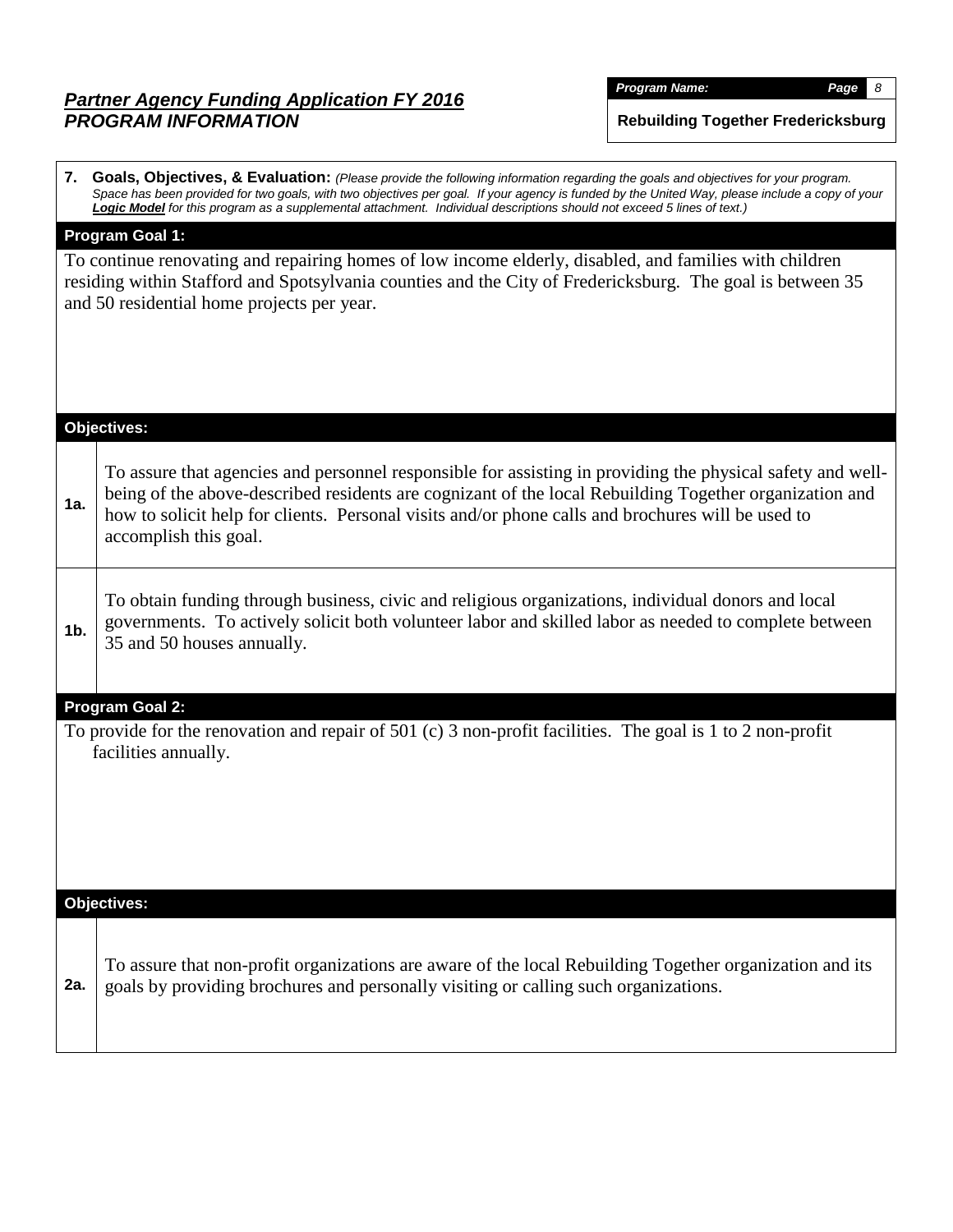| 2b. | profit facilities annually.                                                            | To obtain funding through business, civic and religious organizations, individual donors and local<br>governments. To actively solicit both volunteer labor and skilled labor as needed to complete 2 non-                                                                                                                                                                                                                                                                                                                                                                                                                                                                                                                                                     |                                           |  |  |  |  |  |  |  |  |  |
|-----|----------------------------------------------------------------------------------------|----------------------------------------------------------------------------------------------------------------------------------------------------------------------------------------------------------------------------------------------------------------------------------------------------------------------------------------------------------------------------------------------------------------------------------------------------------------------------------------------------------------------------------------------------------------------------------------------------------------------------------------------------------------------------------------------------------------------------------------------------------------|-------------------------------------------|--|--|--|--|--|--|--|--|--|
|     | <b>Partner Agency Funding Application FY 2016</b><br><b>Program Name:</b><br>9<br>Page |                                                                                                                                                                                                                                                                                                                                                                                                                                                                                                                                                                                                                                                                                                                                                                |                                           |  |  |  |  |  |  |  |  |  |
|     | <b>PROGRAM INFORMATION</b>                                                             |                                                                                                                                                                                                                                                                                                                                                                                                                                                                                                                                                                                                                                                                                                                                                                | <b>Rebuilding Together Fredericksburg</b> |  |  |  |  |  |  |  |  |  |
|     | the completed work.                                                                    | Evaluation Method: (Please describe the method used to measure the above goals/objectives. Please do not exceed 10 lines of text.)<br>A member of our Board of Directors is assigned to each rehabilitation project and is responsible for completing a written<br>report as well as an oral briefing to the Board of Directors. Each project is evaluated by the Board of Directors to<br>determine the overall success of the project and determine if corrective actions are necessary. The overall success of<br>the Rebuilding Together - Fredericksburg Program is based on the cumulative accomplishments at each rehabilitation<br>project. Overall success is based upon homeowner satisfaction, number of projects completed and the dollar value of |                                           |  |  |  |  |  |  |  |  |  |
|     |                                                                                        | 8. Outcome Data: (Please give the most recent outcome data for the objectives above. Indicate below what time period the data covers.)                                                                                                                                                                                                                                                                                                                                                                                                                                                                                                                                                                                                                         |                                           |  |  |  |  |  |  |  |  |  |
|     | <b>Data Collection Period:</b>                                                         | July 1, 2013 through June 30, 2014                                                                                                                                                                                                                                                                                                                                                                                                                                                                                                                                                                                                                                                                                                                             |                                           |  |  |  |  |  |  |  |  |  |
|     | Objective 1a.<br>the website                                                           | We encouraged agencies and personnel responsible for assisting to make nominations to Rebuilding Together -<br>Fredericksburg of families that are living in unsafe and unhealthy conditions. Personal visits and phone calls were<br>made to known agencies and individuals as well as responding to public inquiries received by phone, mail, E-mail and                                                                                                                                                                                                                                                                                                                                                                                                     |                                           |  |  |  |  |  |  |  |  |  |
|     | Objective 1b.                                                                          |                                                                                                                                                                                                                                                                                                                                                                                                                                                                                                                                                                                                                                                                                                                                                                |                                           |  |  |  |  |  |  |  |  |  |
|     | Objective 2a.                                                                          | Rehabilitation/repair work was accomplished for 41 low-income families during this period. All scheduled work was<br>successfully completed at each of the 41sites. There were approximately 350 volunteers that were recruited to<br>accomplish this work. The value of work accomplished for these 41 families exceeds \$188,000.                                                                                                                                                                                                                                                                                                                                                                                                                            |                                           |  |  |  |  |  |  |  |  |  |
|     |                                                                                        | To assure that non-profit organizations are aware of the local Rebuilding Together organization and its goals by<br>providing brochures and personally visiting or calling such organizations.                                                                                                                                                                                                                                                                                                                                                                                                                                                                                                                                                                 |                                           |  |  |  |  |  |  |  |  |  |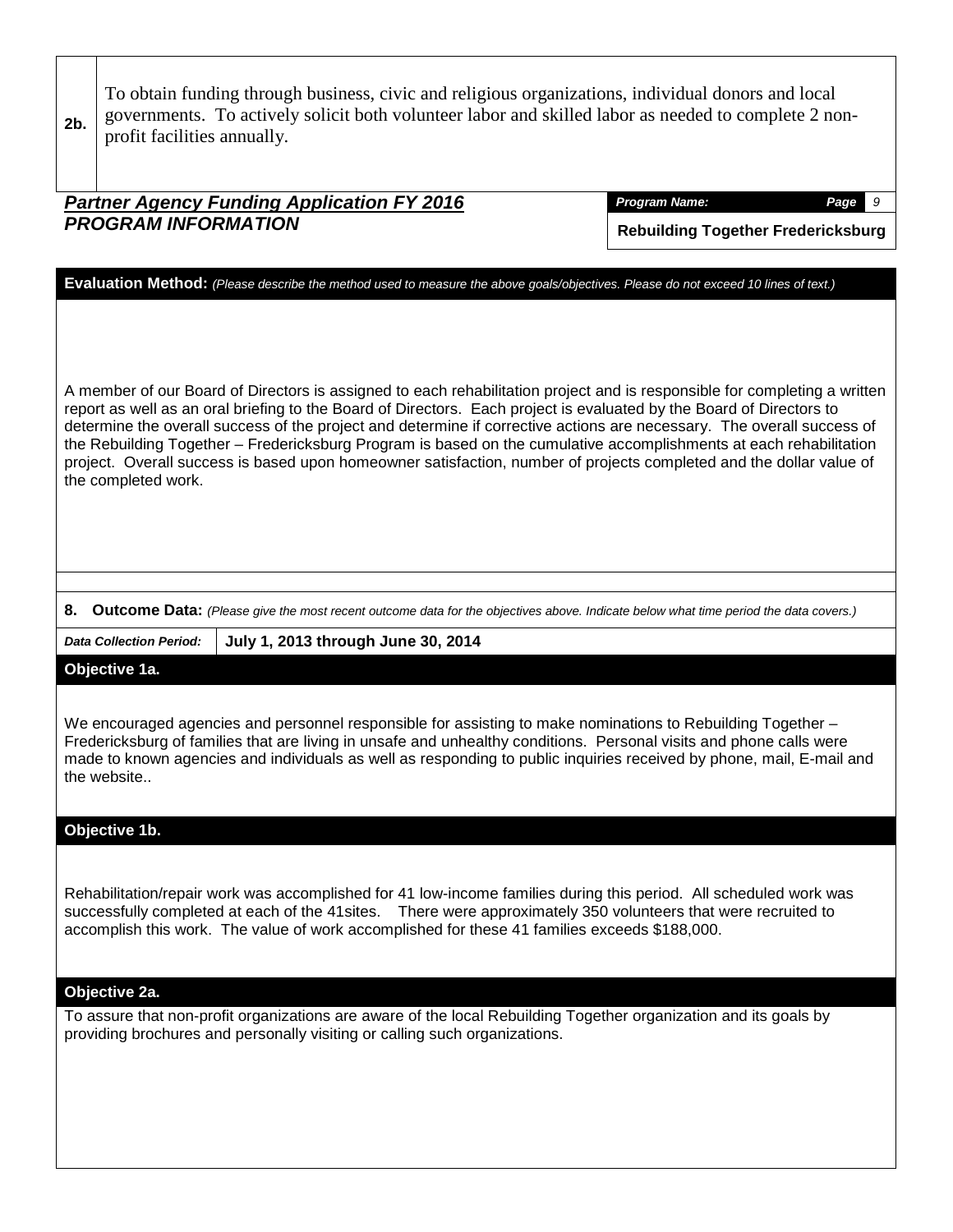To obtain funding through business, civic and religious organizations, individual donors and local governments. To actively solicit both volunteer labor and skilled labor as needed to complete 2 non-profit facilities annually.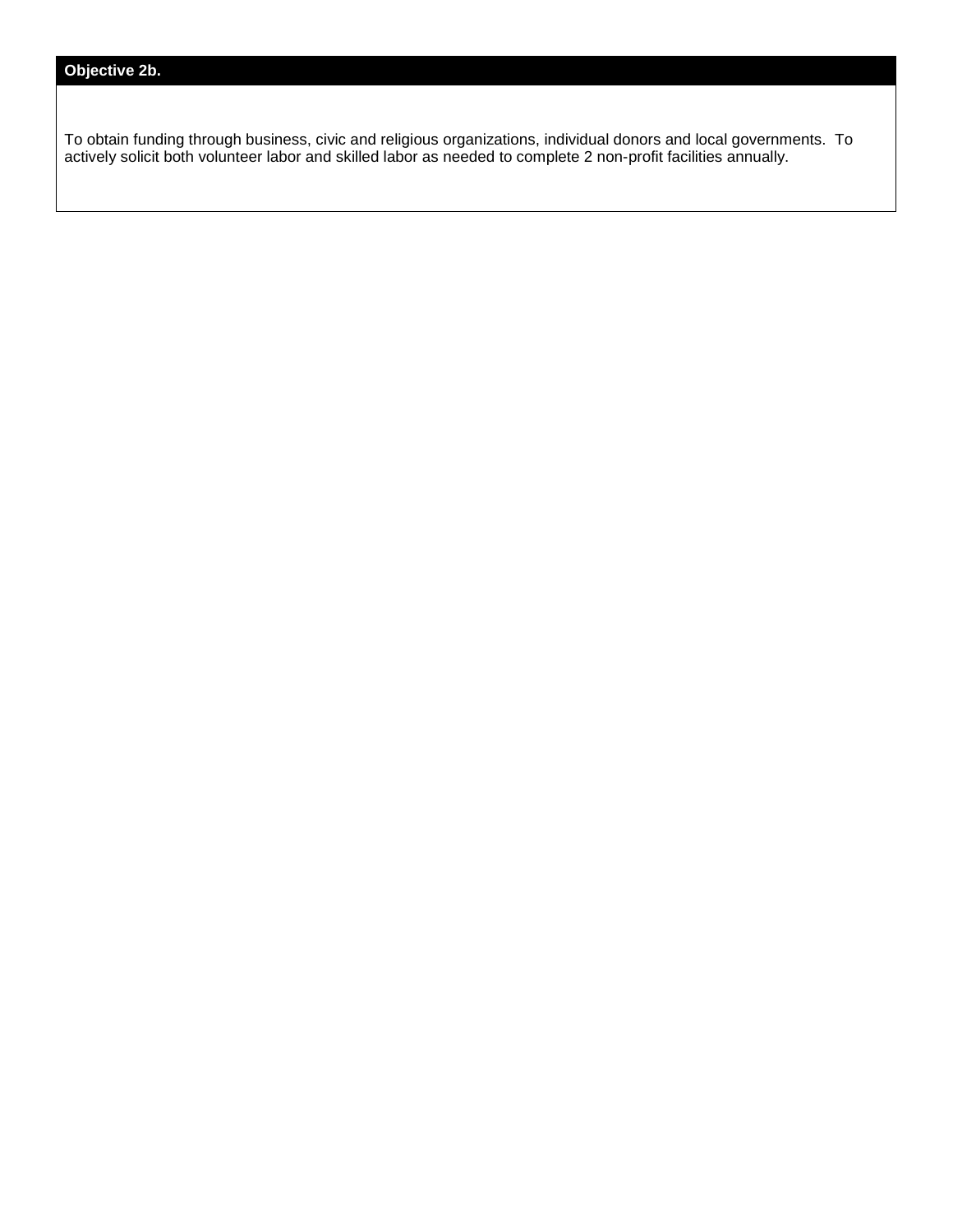*Program Name: Page 10*

**Rebuilding Together Fredericksburg**

**9. Program Goal Updates:** *(Please provide a brief description of the current status of your program goal(s), given your outcome data. For example, if reported data was well below the stated outcome measure, please indicate why you feel that is the case. Also, include how your outcome data will influence or modify the program for the upcoming fiscal year. These descriptions should not exceed 20 lines of text.)*

#### **Program Goal 1:**

The past fiscal year (July 1, 2013 – June 30, 2014) was another successful period for our residential renovations. We completed renovations at the residences of 41 low income families in our service area of Spotsylvania, Stafford and Fredericksburg. We recruited more than 350 volunteers to accomplish this work. The value of work accomplished for these 41 families is estimated at \$188,000. We are very grateful to the community for the continued willingness of volunteers to come out and support our program and to give up their valuable time to help the less fortunate. The 41 families served by our program will be warmer, safer, and dryer as a result of the work accomplished through our program. We estimate a lost opportunity of approximately \$120,000 due to funding shortfalls. Work at most homes had to be limited to available funding. This limited the number of homes we could improve and also the amount of work we could accomplish at each home that we worked on.

The current fiscal year (July 1, 2014 – June 30, 2015) presents considerable challenges that we are actively pursuing. The economic environment is resulting in more people in need and less people available to help. Since July 1, we have been concentrating on emergency requirements such as leaky roofs, HVAC, and plumbing while implementing our plans for the National Workday when most of the major projects will be accomplished. During November and December, we are actively recruiting applications from low income homeowners; January through March is the time period for verifying and prioritizing applicant needs, recruiting volunteers and house sponsors, approving or rejecting applications, and matching/assigning projects to the various house sponsors. April will be the time period to plan and implement the individual projects to ensure that the work at each site is accomplished in a professional manner. We expect this year's challenges to be numerous which provides opportunities for great success.

#### **Program Goal 2:**

During the past fiscal year (July 1, 2013 – June 30, 2014) there were two 501 (c) 3 non-profit facilities that we were able to help. With limited funds available, we concentrated our efforts on residential renovations for low income homeowners. We were able to arrange for a temporary refrigeration unit for Feed Fred a local non-profit that provides meals for the homeless, low income and disabled, the elderly, after school meals for children, etc. This action prevented a loss of more than \$600 worth of food and permitted them to continue operations during the 60 day period that it took to get replacement refrigeration. We also had a project at Hazel Hill to make improvements to the garden plots that are used by the residents.

The current fiscal year (July 1, 2014 – June 30, 2015) presents considerable challenges that we are actively pursuing. The economic environment is resulting in more people in need and less people available to help. Since July 1st, we have been concentrating on emergency requirements such as leaky roofs, HVAC, and plumbing while implementing our plans for the National Workday when most of the major projects will be accomplished. During November and December, we are actively recruiting applications from non-profits; January through March is the time period for verifying and prioritizing applicant needs, recruiting volunteers and sponsors, approving or rejecting applications, and matching/assigning projects to the various project sponsors. April will be the time period to plan and implement the individual projects to ensure that the work at each site is accomplished in a professional manner. We expect this coming year's challenges to be numerous, which provides us with opportunities for great success.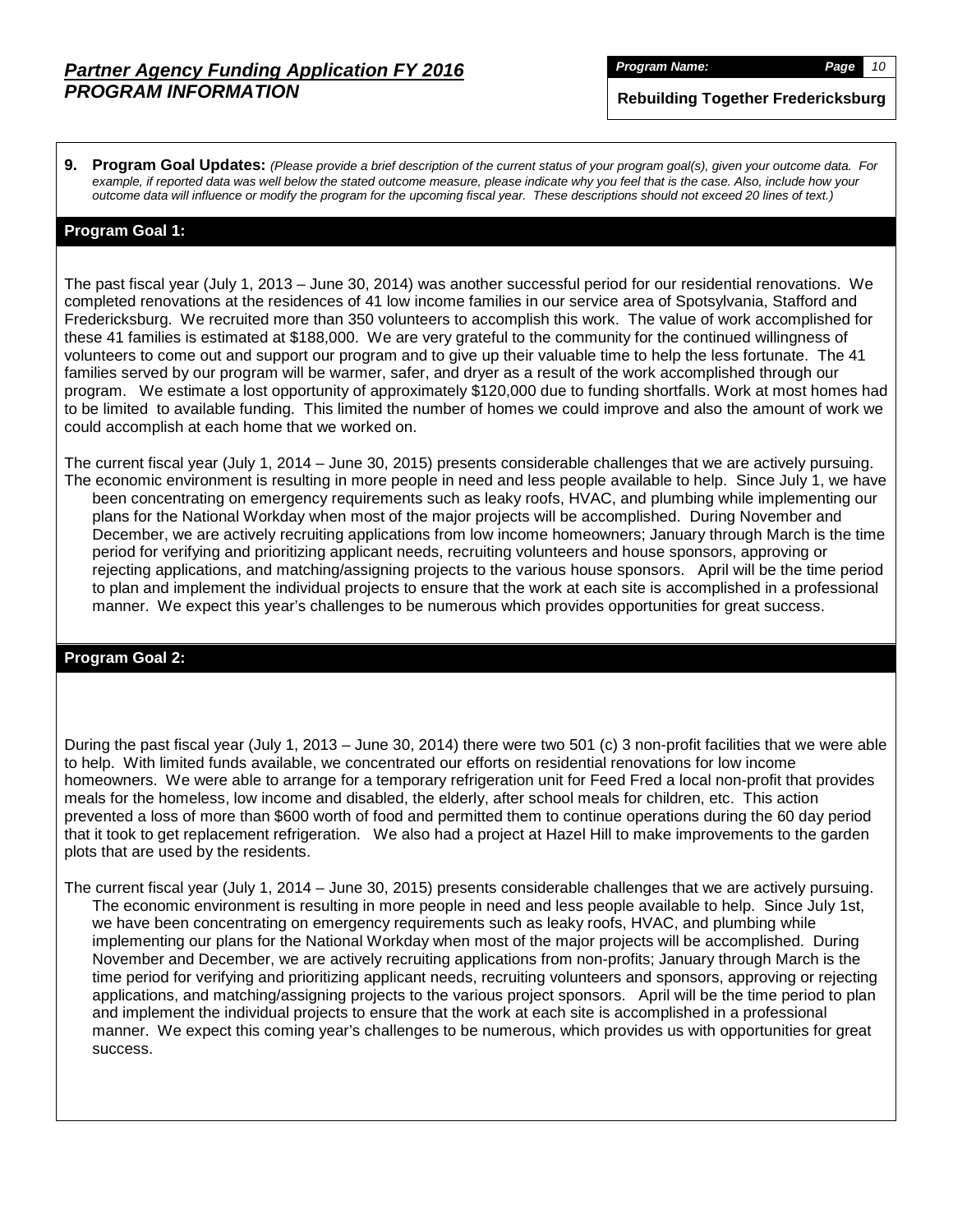*Program Name: Page 11*

**Rebuilding Together Fredericksburg**

**10. Community Impact:** *(Please provide at least two examples of how your services have impacted members of our community. This description should not exceed 20 lines of text.)*

During our 21 years of service to the community, we have completed approximately 800 renovation projects for low income home owners and at the facilities of local non-profits. Some examples of these renovations follow:

 - Extensive work was done at the Battered Women's Shelter now managed by Empower House to resolve serious issues with flooding and erosion that had caused parts of the home to become unfit for habitation and also provided a much needed upgrade to the kitchen with new cabinets, countertops and ceramic tile.

 - At the Thurman Brisben Center our support resolved a serious health issue of the showers in the women's bathroom flooding the food preparation area in the kitchen and the men's shower flooding into the sleeping facilities. This

involved redesign and replacement of the majority of the shower infrastructure in the men's and women's bathrooms. - We have worked at the S.E.R.V.E. facility on 3 occasions and replaced the leaky roof; did major interior renovations to include enclosing a porch to enlarge the food pantry storage by more than 50%, refinishing the wood flooring, installing new carpet, and painting the entire interior. Exterior repairs included new siding, new windows, and a

concrete ramp. The S.E.R.V.E facility would not still be usable if not for the many repairs and upgrades that were accomplished through these Rebuilding Together accomplishments.

 - We have done numerous projects to make homes handicap accessible by installing roll in showers, wheelchair ramps, wider doors and wheelchair friendly flooring and driveways.

 - A significant investment in aluminum ramp parts has enabled us to install ramps for disabled clients in a more timely manner. These ramps can also be reused as needed. Install time for an aluminum ramp is 1 to 3 hours versus several days for a wood ramp.

 - Improved living conditions at hundreds of homes by performing weatherization and maintenance functions which included plumbing, painting, HVAC repairs, electrical work, gutter repair, insulation, window and door replacement, etc.

#### **11. Collaborative Impact:** (Please describe how the community would be impacted if your agency were dissolved or merged with another partner agency. This description should not exceed 20 lines of text.)

Rebuilding Together Fredericksburg is a funding multiplier. For every dollar we take in we accomplish completed work with a market value of four dollars or more. This is made possible by using hundreds of volunteers and donated materials. Our community has generously supported our mission by providing the volunteers, donated materials and the funding to accomplish great things for the needy homeowners and non-profits in our community. Our goal is to expand our services to more needy homeowners by recruiting more volunteers and additional fundraising to allow more people in our community to experience the joy of helping the needy. If Rebuilding Together was not available, many homeowners would be stuck with intolerable living conditions or the work would have to be contracted out at a much higher price. There would be between \$200,000 and \$400,000 worth of home repairs annually that would either go undone, or the work would have to be contracted out by local government at a much higher price. Also thousands of volunteer hours would go unused.